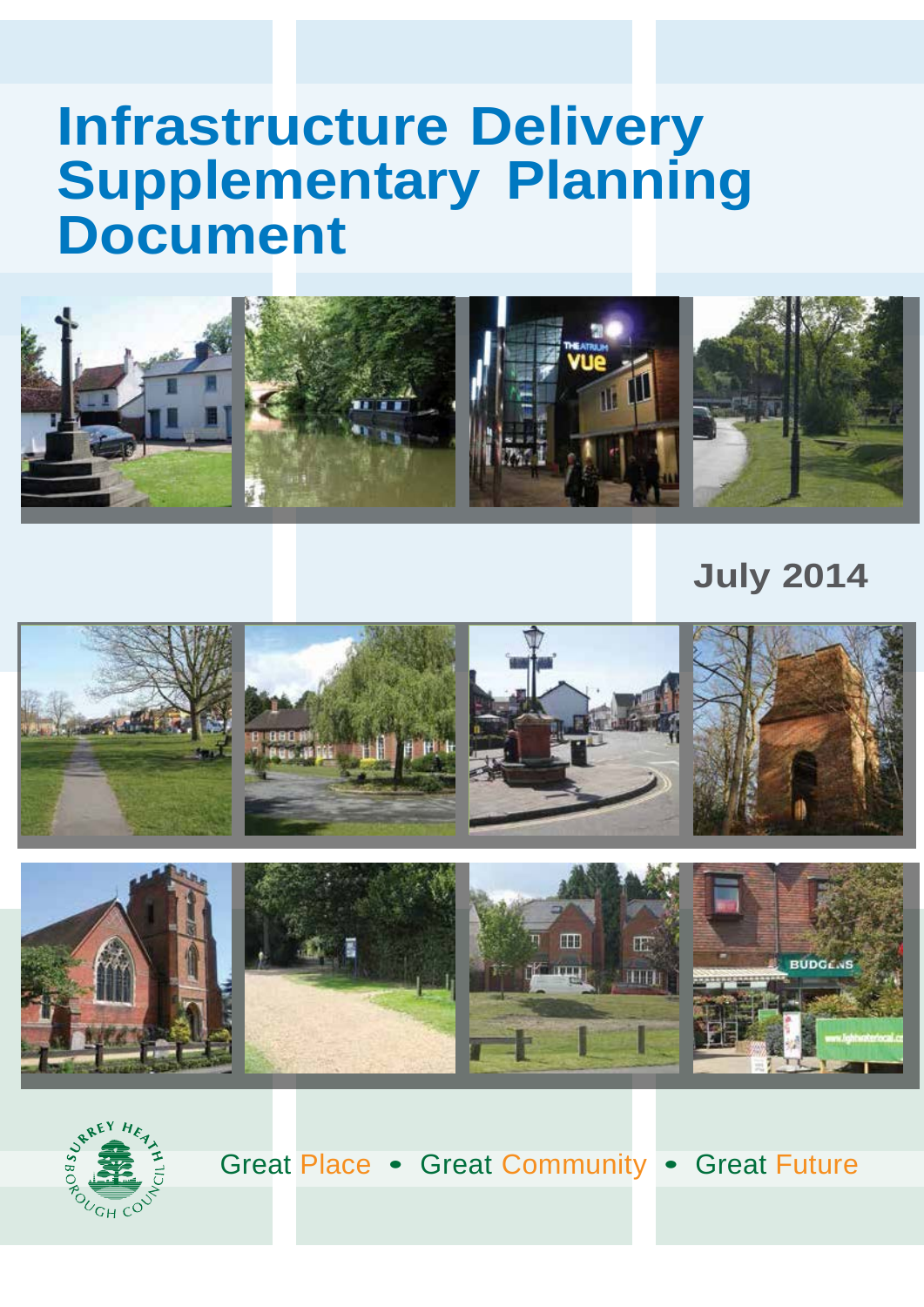## **Foreword**

This document sets out the Council's approach to delivering infrastructure required to support the Spatial Strategy outlined in the Surrey Heath Core Strategy and Development Management Policies Development Plan Document (the Core Strategy) for the plan period 2011-2028.

This Infrastructure Delivery Supplementary Planning Document (SPD) sets out Surrey Heath's planning policy framework for development to play its part in delivering infrastructure required to support growth. The SPD identifies Surrey Heath's approach to delivering infrastructure priorities and S106 planning obligations after the implementation of the Community Infrastructure Levy.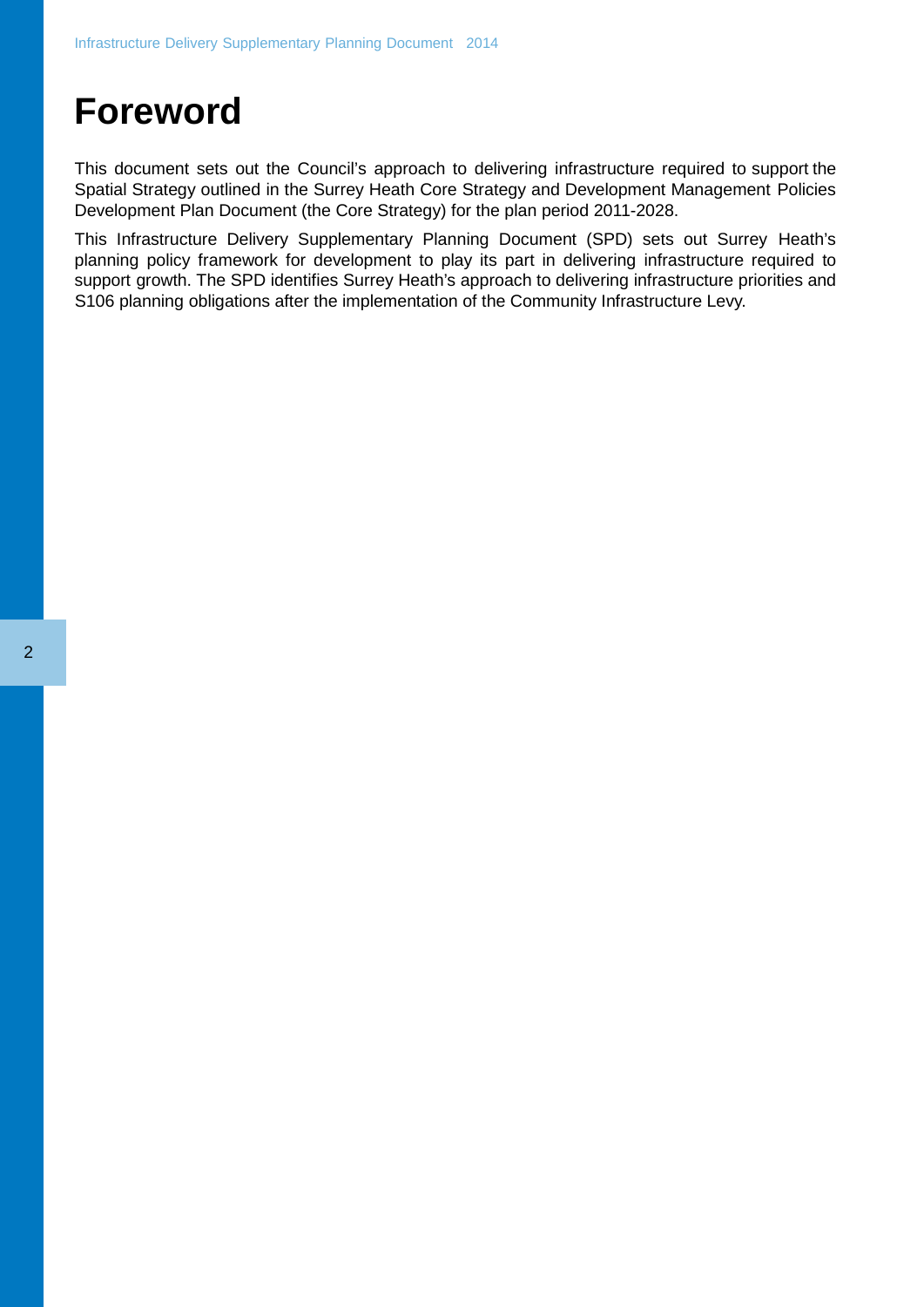## **Contents**

|                | <b>Introduction</b>                                                  |    |
|----------------|----------------------------------------------------------------------|----|
|                |                                                                      |    |
| 2 <sup>1</sup> | <b>Infrastructure Delivery</b>                                       | 10 |
|                | <b>Infrastructure Hierarchy</b><br>Council's Approach                | 12 |
|                | Approach to S106 Obligations & S278 Agreements<br>Council's Approach | 14 |
|                |                                                                      |    |
|                | <b>Glossary of Terms</b>                                             |    |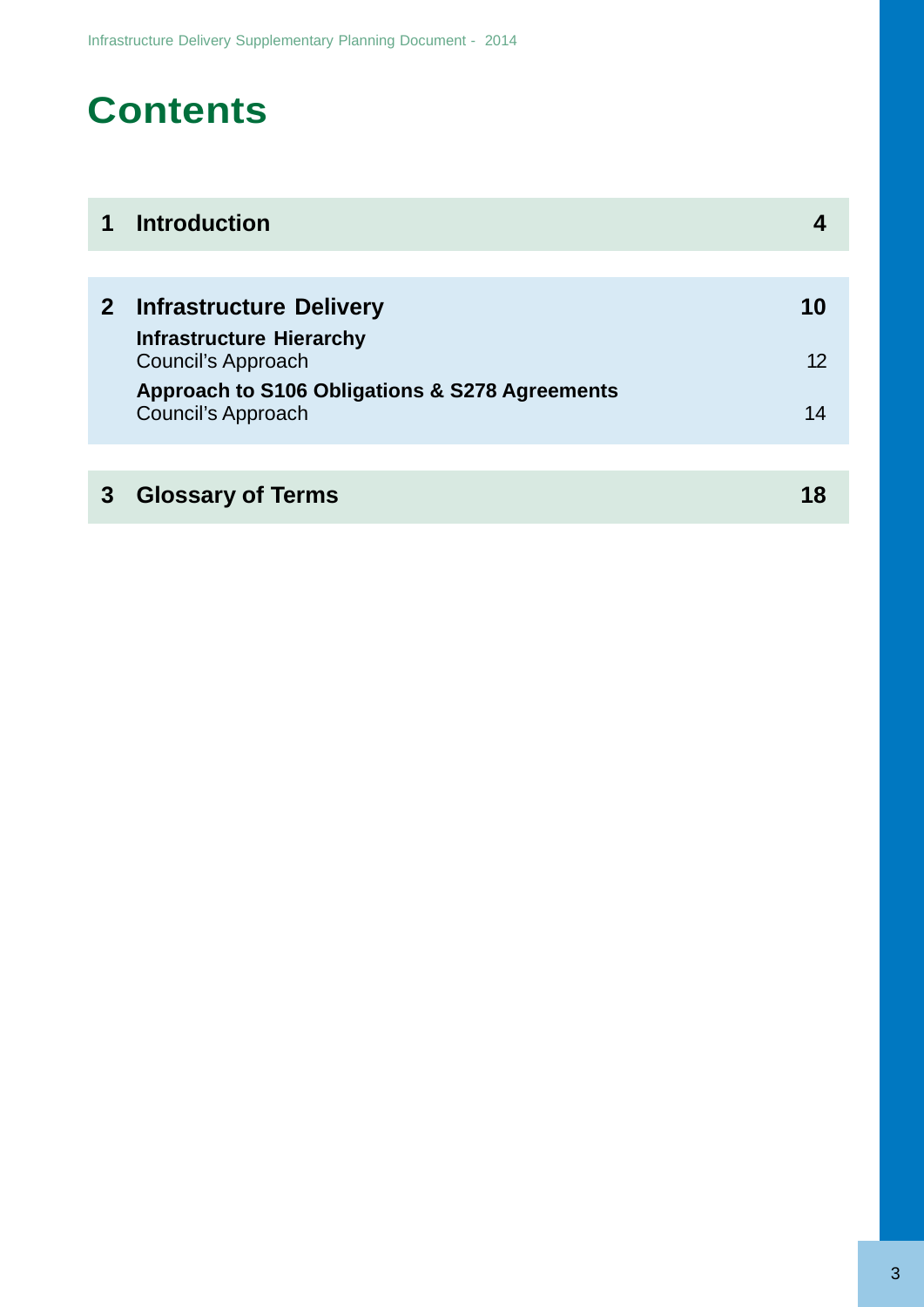## **1 Introduction**

- **1.1** Surrey Heath Borough Council is expected to see substantial change up to 2028, particularly in and around Camberley Town Centre and on land at Princess Royal Barracks, Deepcut. The delivery of development in Surrey Heath over this period will provide new homes to meet local needs, a much improved town centre and growth in employment opportunities.
- **1.2** The scale of change envisaged also brings with it a need to put in place sufficient infrastructure to accommodate and support growth as well as tackle environmental challenges. It is therefore a key priority for the Borough to develop and maintain strategic and local transport networks, open spaces, recreation facilities, schools, utilities, community facilities, heritage assets, internationally protected habitats and other necessary infrastructure in line with the anticipated pace of growth.
- alone meaning that all available funding streams will need to be maximised; these will include developer contributions, such as Section 106 (S106) planning obligations secured through legal agreements and the Community Infrastructure Levy; capital expenditure; New Homes Bonus; Local Enterprise Partnership (LEP) funding and other sources. The purpose of this Infrastructure Delivery Supplementary Planning Document (SPD) is to set out how the Borough Council will prioritise infrastructure spending. It is not the role of this SPD to set the basis for the Community Infrastructure Levy (CIL) as this is subject to separate legislative procedures. Neither is it the role of the SPD to identify individual infrastructure projects as this is the role of the Infrastructure Delivery Plan (IDP). **1.3** New infrastructure to support growth in Surrey Heath is estimated to cost in the region of £85m. The cost of infrastructure provides a considerable challenge for public sector investment to meet this

#### **What is Infrastructure?**

- **1.4** In the context of planning for the growth of an area, infrastructure can be defined as physical development needed to support communities and which directly relates to economic development and regeneration. This includes:
	- **Transport Networks** Pedestrian facilities, roads, public transport, cycle ways;
	- **Market/Affordable housing** New development, maintaining the existing stock;
	- **Health Facilities** Hospitals, care provision, GP and dentist surgeries;
	- **Education** Schools, higher education, research infrastructure;
	- **Town and Local Centre improvements** - Enhancements to the public realm through providing new facilities and highway improvements;
	- **Green Infrastructure** Enhancing and creating networks of open spaces;
	- **Leisure Facilities** Open space and built recreation facilities:
	- **Protection of Environmental Assets**  – Avoiding impact from development on internationally and nationally protected habitats and species;
	- **Utilities Facilities** Energy/waste/ waste water/drainage plants, networks and treatment facilities;
	- **Flood Prevention** Strategic defences;
	- **Renewable Energy** District heating and renewable energy networks;
	- **Communications Infrastructure** Broadband and mobile phone access;
	- **Community Facilities** Includes libraries, community halls etc.
- **1.5** The Council's ability to plan, maintain and invest funds in infrastructure and services will be key in securing the future success of Surrey Heath and its communities.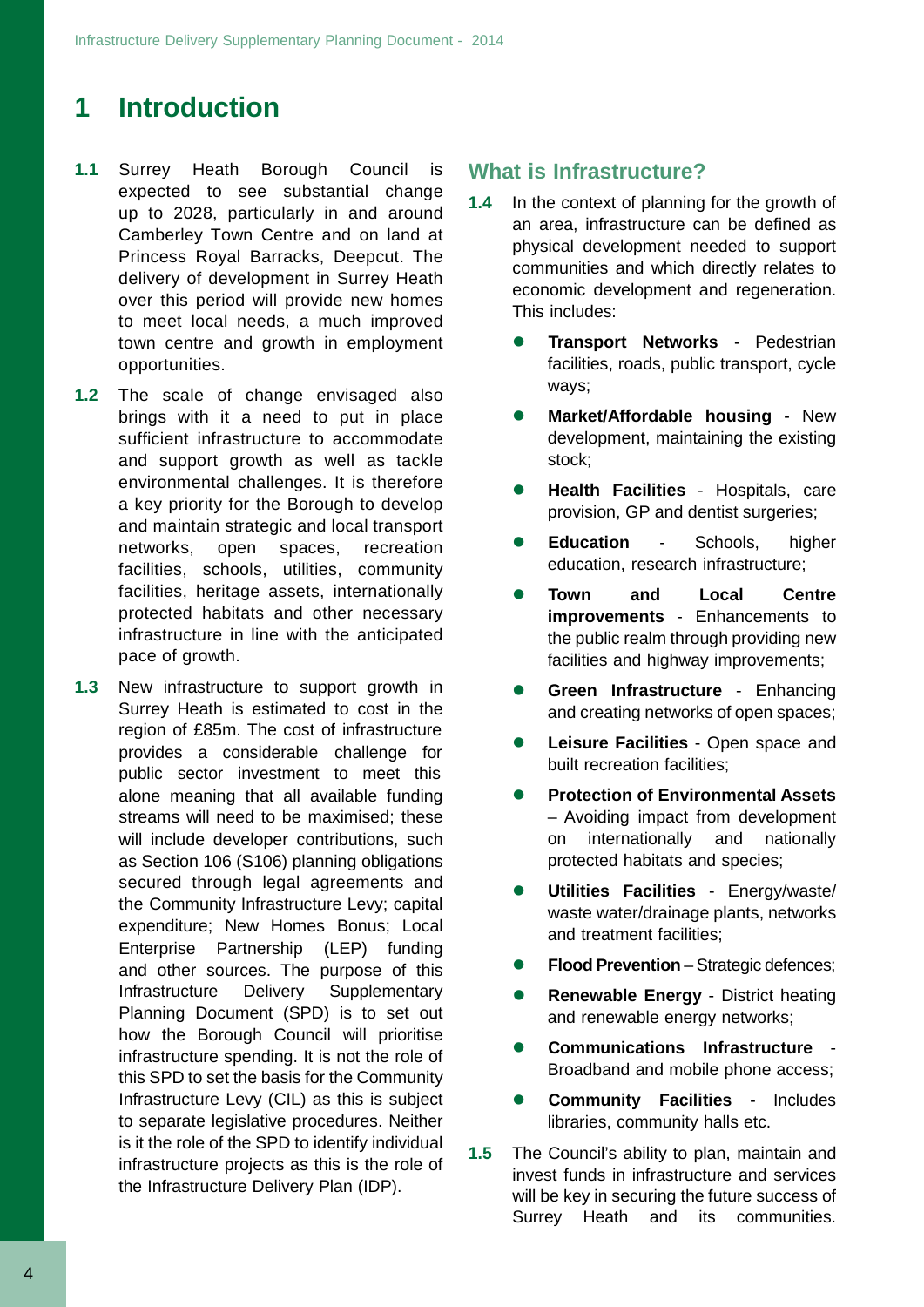## **Surrey Heath's Local Plan**

- **1.6** The Surrey Heath Local Plan consists of a set of documents which provide an element of planning policy for the Borough. Adopted in February 2012, the Core Strategy and Development Management Policies Development Plan Document (the Core Strategy) sets out the vision, broad principles and spatial plan for the period 2011-2028. The Core Strategy will be supported by this Infrastructure Delivery SPD as well as an emerging Site Allocations Document and a Camberley Town Centre Area Action Plan (AAP). In combination, these documents will replace the Surrey Heath Local Plan 2000 and deliver new development up to 2028.
- **1.7** The Core Strategy sets out a number of objectives which represent key outcomes to deliver the vision for the Borough. In particular objectives 1, 2, 4, 5, 6, 8, 11, 13 and 17 of the Core Strategy are most pertinent to this Infrastructure Delivery SPD.
	- 1. To promote and deliver sustainable development in the Borough;
	- 2. To provide sufficient new housing to meet the Boroughs need without causing harm to areas of importance for biodiversity;
	- 4. Through the regeneration of the Princess Royal Barracks site, to deliver a sustainable rural community set within a high quality built and natural environment at Deepcut;
	- 5. Protect and enhance biodiversity within the Borough including sites of local importance for biodiversity and aim to deliver Surrey Biodiversity Action Plan (BAP) targets;
	- 6. contributes to infrastructure development environmental, and service improvements and minimises impacts upon both the natural and built environment; Ensure that new
- Maintain and protect the Countryside and Green Spaces in settlement areas and provide an integrated green infrastructure network; 8.
- 11. Improve travel choice and transport services to encourage sustainable travel patterns and, in particular, reduce reliance on the private car;
- 13. Promote the role of Camberley town centre as a secondary regional centre and as a safe and attractive retail, cultural and entertainment centre with a high quality of environment;
- 17. Provide and support high quality leisure and cultural facilities that are accessible to all.
- **1.8** Policy CP12 of the Core Strategy (Infrastructure Delivery and Implementation) sets out a framework for the delivery of infrastructure required to support development identified in the Core Strategy and other Local Plan Documents.
- **1.9** Developer contributions are a mechanism for applicants to mitigate the impact of their development by providing infrastructure to support the development or by making financial contributions towards the provision of such infrastructure. Whilst developer contributions will continue to play an important role in providing infrastructure, the cost required to support Core Strategy growth is such that it will only be one delivery mechanism. The Council will therefore need to work with a range of infrastructure partners and providers to develop new models for financing infrastructure through innovative use of funding opportunities when they become available.

### **Surrey Heath's Spatial Strategy**

**1.10** Policy CP1 of the Core Strategy directs new development to come forward largely through redevelopment of previously developed land in the western area of the Borough consisting of Camberley, Frimley, Frimley Green, Deepcut and Mytchett.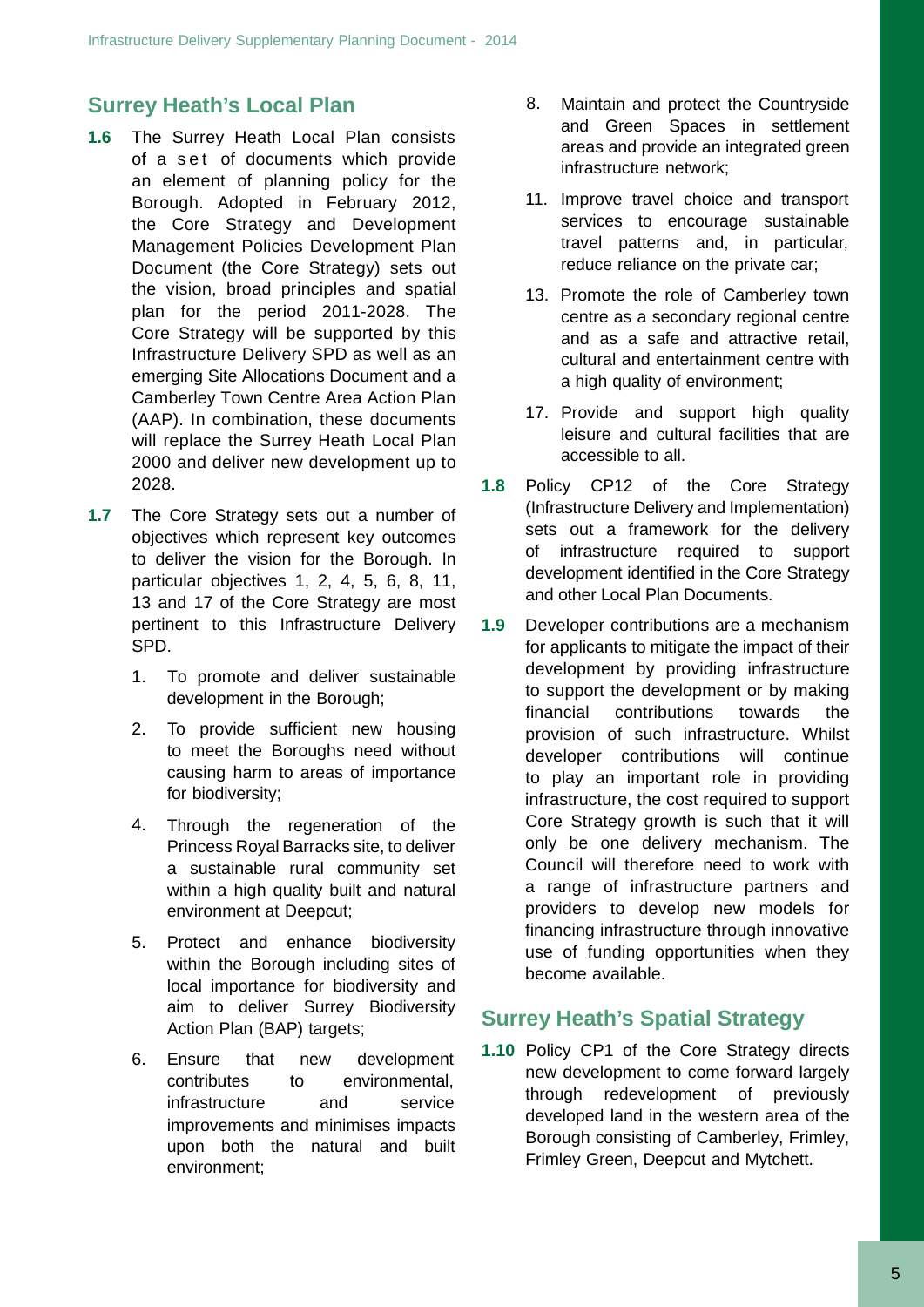Council will make provision for 3,240 (net) additional dwellings for the plan 2011-2028. Between the period period 2011 and 2025 the provision of 2,730 **1.11** Policy CP3 (Scale and Distribution of New Housing) identifies that the Borough (net) additional dwellings will generally be distributed as follows:

| <b>Bagshot</b>                          | 270 (10%)     | Frimley<br>Green | 20 (1%)              |
|-----------------------------------------|---------------|------------------|----------------------|
| <b>Bisley</b>                           | 45 (2%)       | Lightwater       | 40 (1%)              |
| Camberley                               | 860 (31%)     | <b>Mytchett</b>  | 55 (2%)              |
| Chobham                                 | 55 (2%)       | <b>West End</b>  | 20 (1%)              |
| Deepcut <sup><math>\dagger</math></sup> | 1235<br>(45%) | Windlesham       | 20 (1%)              |
| Frimley                                 | 120 (4%)      | Total            | 2,730<br>$(100\%)^*$ |

\*Figures may not sum due to rounding

† Includes 1,200 homes at the Princess Royal Barracks.

- **1.12** Within the period 2026-2028 the Borough Council will make provision for 510 dwellings within settlement areas or if insufficient sites come forward then through the release of sustainable sites within the Countryside beyond the Green Belt.
- will be delivered in the period up to 2028. Employment growth in Frimley will largely be focused on the Core Employment Areas off Frimley Road, within Frimley town centre and other large employment sites close by and at Frimley Park Hospital. of the Core Strategy. Employment growth in Camberley will be achieved through redevelopment of existing sites and will be largely focused on the town centre and the nearby Core Employment Areas in Yorktown and off Frimley Road. Camberley Town Centre is the focus for major new retail development particularly on the London Road frontage. Policy CP10 of the **1.13** The Borough Council will also seek to make provision for up to 7,500 new jobs up to 2027 in accordance with Policy CP8 Core Strategy anticipates some 41,000 square metres of gross retail floorspace
- **1.14** At Deepcut, the Princess Royal Barracks represents a major redevelopment opportunity that will enlarge the village and provide a major new housing area (some 1,200 dwellings). This site is allocated by Policy CP4 of the Core Strategy.

## **Infrastructure Required to Deliver Surrey Heath's Spatial Strategy**

- **1.15** The delivery of the Spatial Strategy will place added pressure upon the Borough meaning there is a need to invest in infrastructure to cope with the additional demand. Schools, open spaces, road networks and pedestrian/cycle links are examples of where the pressure of new demand can be felt. In a broader sense, new development has a responsibility to create better, more sustainable places.
- 1.16 The Borough's infrastructure needs will be greatest in and around Camberley Town Centre and at Deepcut where a significant proportion of the planned growth will take place. Therefore the focus will be on the delivery of infrastructure in these areas to support the expected change as it comes forward over the plan period. However, whilst the regeneration of the Town Centre is a key strategic Council priority, there is also a need to provide infrastructure to accommodate sustainable development in other parts of the Borough as well as addressing strategic cross-boundary issues such as avoiding development's impact on internationally protected sites of nature conservation importance such as the Thames Basin Heaths Special Protection Area (SPA) and mitigating impact on the Strategic Road Network (The M3 motorway).
- **1.17** To assist with this process Surrey Heath's Infrastructure Delivery Plan (IDP) has been prepared to support the Core Strategy and this Infrastructure Delivery SPD. The IDP sets out the Borough's infrastructure accommodate information on the project costs, extent projects required to growth as well as of funding secured, any gaps in funding and timescales for delivery. The IDP also provides information on cross-boundary infrastructure issues. The IDP covers the plan period up to 2028 although its content will be monitored and updated regularly to take account of delivery and changing priorities and needs over the plan period. The IDP will also provide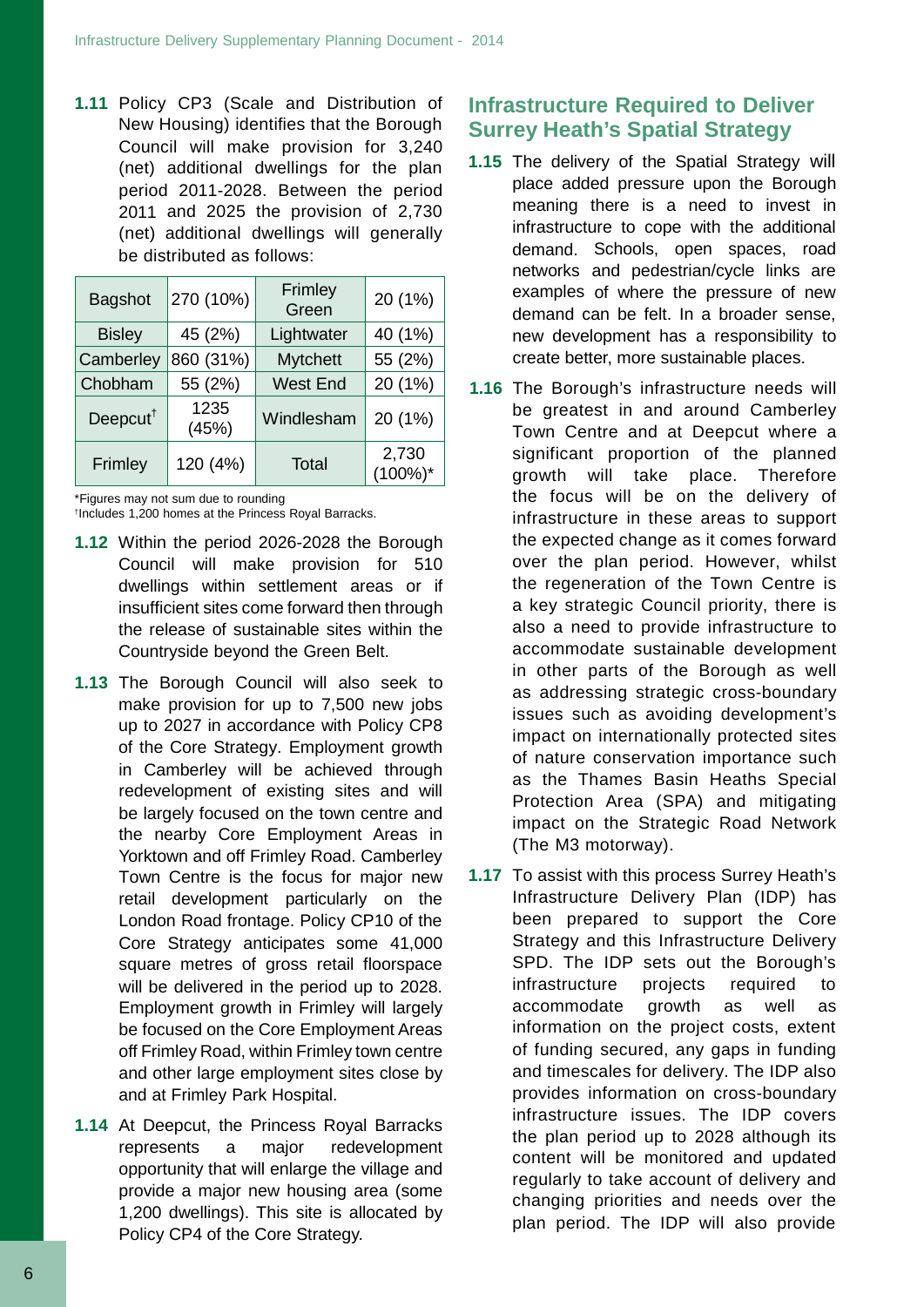an evidence base for the Council to direct funding as it becomes available to the delivery of the critical infrastructure required to support growth.

### **Funding Surrey Heath's Infrastructure**

- **1.18** Delivering infrastructure required to support growth can be an expensive and lengthy process. Further funding for infrastructure is expected to be constrained over the plan period. Therefore a key challenge for the Council will be how to maintain investment in critical infrastructure to support growth with less public money available.
- **1.19** It is necessary, therefore, for the Council to establish through this SPD and the supporting IDP a long term plan for infrastructure delivery to ensure that when funding opportunities arise they are directed towards critical projects as well as achieving best value for money.
- **1.20** As public money is unlikely to be able to fund the full cost of infrastructure required to support Surrey Heath's spatial strategy, the Council will seek to encourage and create an environment of co-operation and joint working with public and private bodies to assist with the delivery of infrastructure. Options available to the Council include capturing the economic benefits of development through the Community Infrastructure Levy (CIL), S106 planning obligations or S278 highway agreements, more joined up working between the public and private sector (i.e. Local Economic Partnerships) and generating new revenue streams.

## **Infrastructure Provision and Development Viability**

**1.21** It is acknowledged that planning obligations can affect the financial viability of certain developments and will therefore not always be appropriate or reasonable to apply. The Borough Council does not want to impose a regime that will see the viability of development compromised by planning obligations and other developer contributions.

- **1.22** To assist with this issue, the Core Strategy and Infrastructure Delivery SPD provide a suitable platform for the Community Infrastructure Levy and planning obligations to operate in Surrey Heath. It is a key requirement of the CIL regulations that a CIL Charging Schedule is evidenced by a Borough-wide viability assessment looking at the impact of proposed CIL rates in the area. Therefore, once adopted, the Community Infrastructure Levy will introduce a standard levy for development (that can differ by development type and location), which the majority of qualifying development can bear without adversely impacting its delivery. CIL is bound by a separate legislative process and will be adopted by the Council in full accordance with the relevant procedures.
- **1.23** However, it is recognised that there will be cases where site characteristics, planning obligations, policy requirements and other circumstances can result in the viability of development being affected. Therefore, the Borough Council will adopt a pragmatic approach to those schemes where viability is proven to be affected through the imposition of planning obligations or any other planning requirement sought by the Borough Council.
- **1.24** On schemes where viability assessments are required to support development proposals, these will be subject to independent verification by external experts at the cost of the developer.

## **Establishing an Infrastructure Delivery Framework**

**1.25** The planning system has a dual role in infrastructure delivery in both creating an environment for investment and economic growth as well as being able to seek developer contributions from development to mitigate impact and provide infrastructure. This SPD sets out the options and preferred approach for delivering infrastructure through setting out a delivery framework that supports the introduction of CIL and clarifies the use of planning obligations.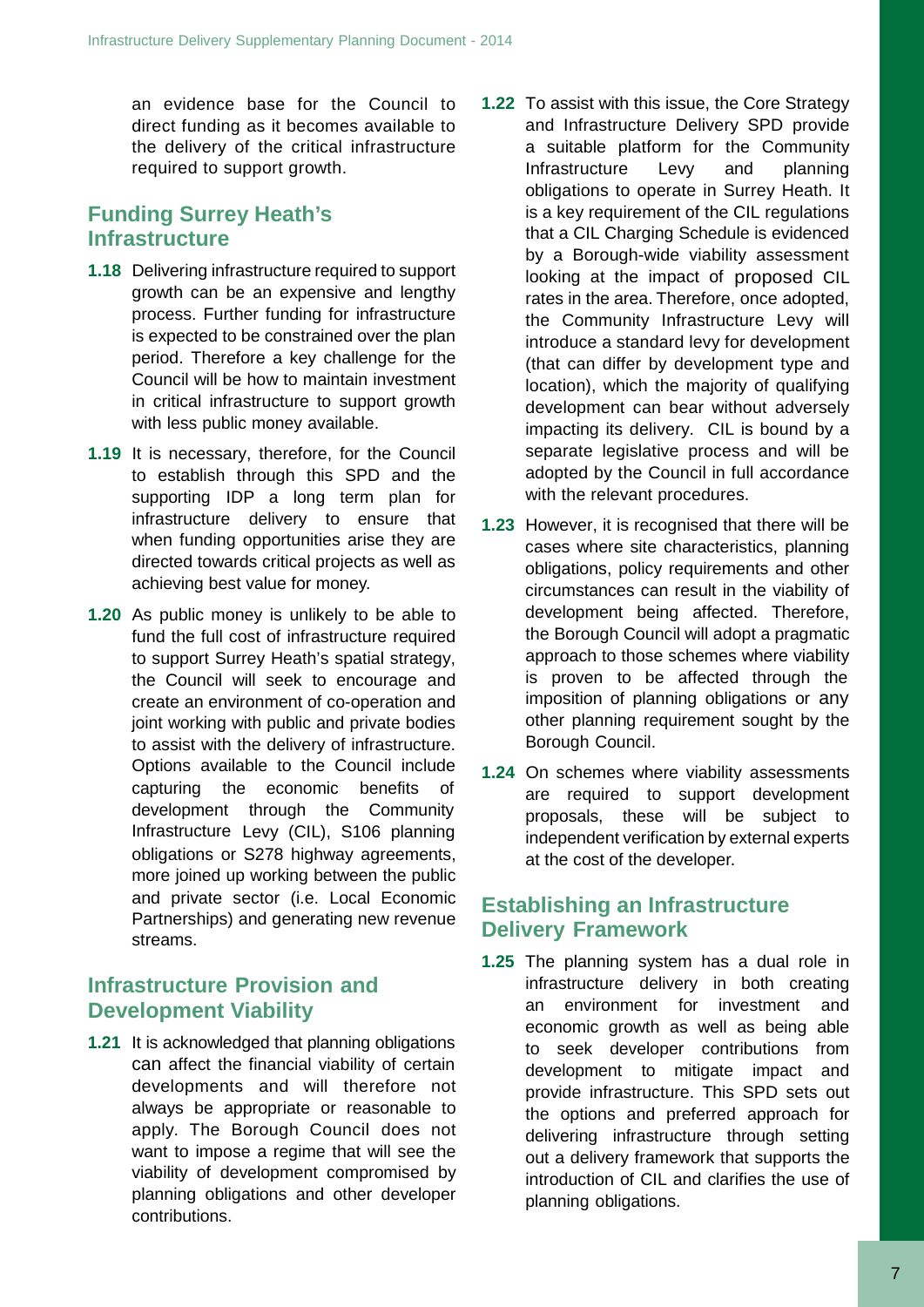## **Community Infrastructure Levy (CIL)**

- **1.26** The Planning Act 2008 introduced provision for Local Authorities to introduce CIL in their areas to address the cumulative impact on infrastructure provision from most development resulting in net additional floorspace.
- **1.27** The Infrastructure Delivery Plan (IDP), which supports this SPD, provides an overview of the Borough's local and strategic infrastructure required to deliver the spatial strategy outlined in the Core Strategy. The IDP identifies a funding gap which will need to be met through a combination of funding sources, including finance collected by CIL.
- **1.28** The CIL Regulations 2010 (as amended) enable financial contributions to be levied from most development, although a charging authority may apply different rates to different types of development and different geographical zones if it chooses to do so.
- **1.29** Finance raised through CIL is only to be used for infrastructure required to support the development of the area, not to remedy pre-existing deficiencies, unless new development would make deficiencies worse. CIL can therefore be used for new infrastructure, or to increase the capacity of existing infrastructure to help accommodate growth. Although CIL will make a significant contribution, core public funding will continue to bear the main burden. CIL is intended to fill the funding gaps that remain once existing sources of funding have been taken into account.
- **1.30** The CIL Regulations 2010 (as amended) require that an appropriate balance is struck between the desirability of funding infrastructure from CIL (in whole or in part) and the potential effects of the imposition of the levy on the economic viability of development across its area.
- **1.31** The Council intends to implement a Community Infrastructure Levy, as set

out in policy CP12 of the Core Strategy. The strategy of this SPD is based on the assumption that this will occur. Policy CP12 therefore provides the policy context for the Council to introduce a CIL charging schedule, within which will be the rates for new development, dependent on type and location. However, the charge setting and implementation is through a separate legal process.

**1.32** The Council will continue to use existing methods for securing contributions and infrastructure from developments including Supplementary Planning Documents, planning obligations, highways agreements and planning conditions until such time as the Community Infrastructure Levy is in place. Thereafter methods for securing contributions will be in accordance with this SPD, the Community Infrastructure Levy Regulations and any other guidance on the use of S106 planning obligations and/or S278 highway agreements.

## **Infrastructure that will benefit from CIL in Surrey Heath**

- **1.33** The CIL Regulations set out that a charging authority may publish a list of the infrastructure which it intends will benefit from CIL funding (A Regulation 123 list or 123 list). If no 123 list is published, all infrastructure can benefit from funds raised by the Levy.
- **1.34** However, when CIL is implemented, restrictions on the future use of S106 planning obligations will come into force. The restrictions mean that no more than 4 planning obligations (in effect 4 separate contributions) can be pooled for an infrastructure project or type. Therefore if no 123 list is published then all infrastructure projects or types would be subject to this restriction. For infrastructure such as Suitable Alternative Natural Greenspace (SANG) or education, this would mean that in effect only 4 planning applications would contribute towards these types of infrastructure.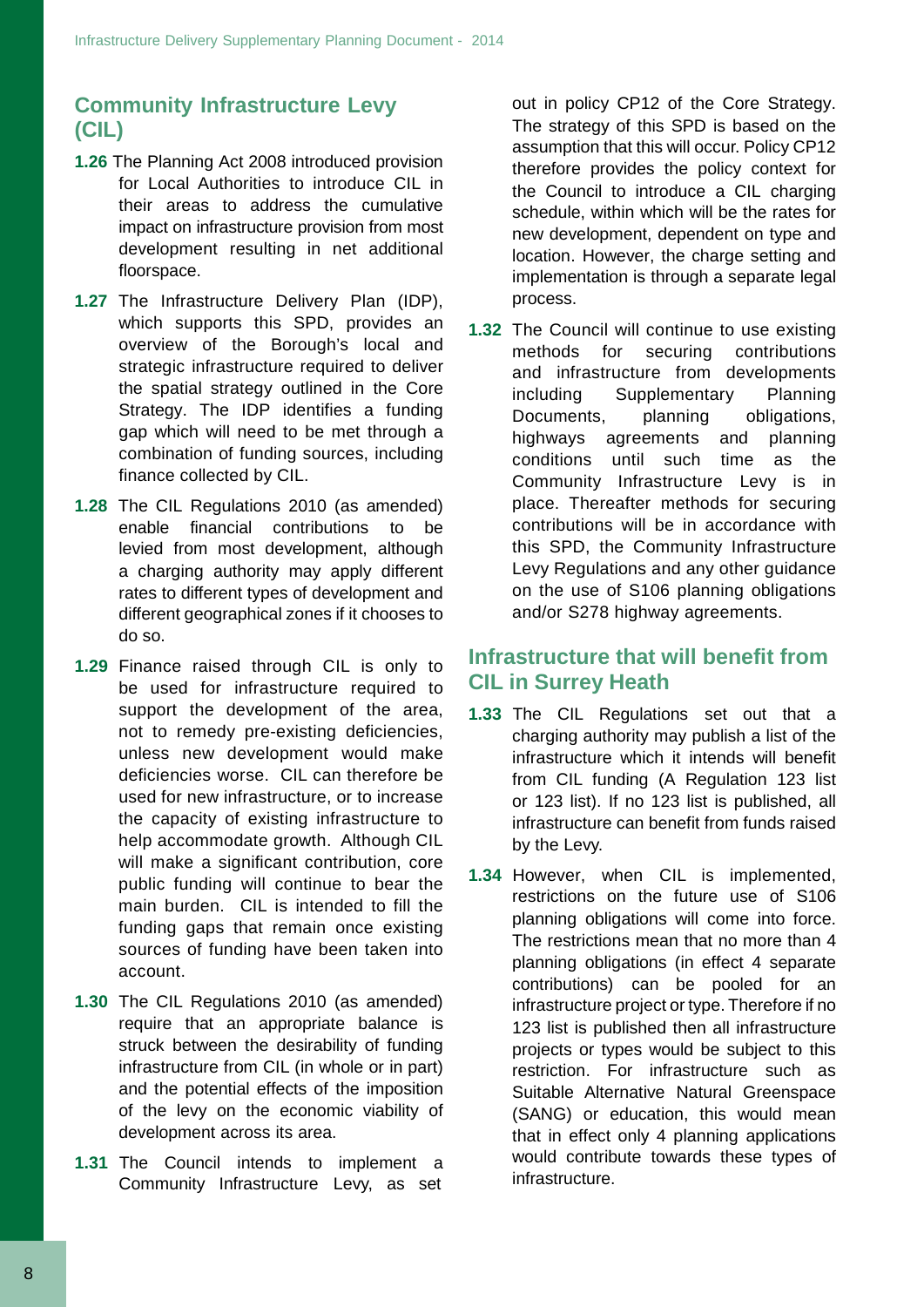- **1.3 5** Government guidance on implementing  $CIL<sup>1</sup>$  sets out the interaction between CIL and S106 obligations. The guidance states that when CIL is introduced S106 obligations should be scaled back to those matters that are directly related to a specific site and which are not set out in a 123 lis t . Where the 123 list includes a generic infrastructure type S106 obligations should not normally be sought unless these can justified by infrastructure evidence.
- **1.36** Infrastructure funding raised through CIL will, in the main, be directed towards those infrastructure projects or types which are required to mitigate cumulative rather than site specific impacts.
- **1.37** For larger development sites which have specific infrastructure requirements, such as the Princess Royal Barracks (PRB), it will be preferable for some infrastructure to be delivered through S106 obligations and/or S278 agreements. As such, S106 obligation s an d S27 8 agreement s will remain an important part of the package to ensure that larger developments are deliverable and sustainable.
- **1.38** Therefore, the 123 list will set out those infrastructur e projects/types whic h will benefi t fro m CI L fundin g . Wher e an infrastructure project/type does not appear or is caveated to be excluded from the 123 list the Borough Council will ensure that, that particular infrastructure project/type is not funded through CIL and S106 from the same planning permission. In order to do this the Borough Council will enter into a standard planning obligation to ensure that any funds raised through CIL will not be spent on infrastructure projects funded by S106.

Community Infrastructure Levy Guidance (2013) CLG. Available at: https://www.gov.uk/government/publications/ community -infrastructure -levy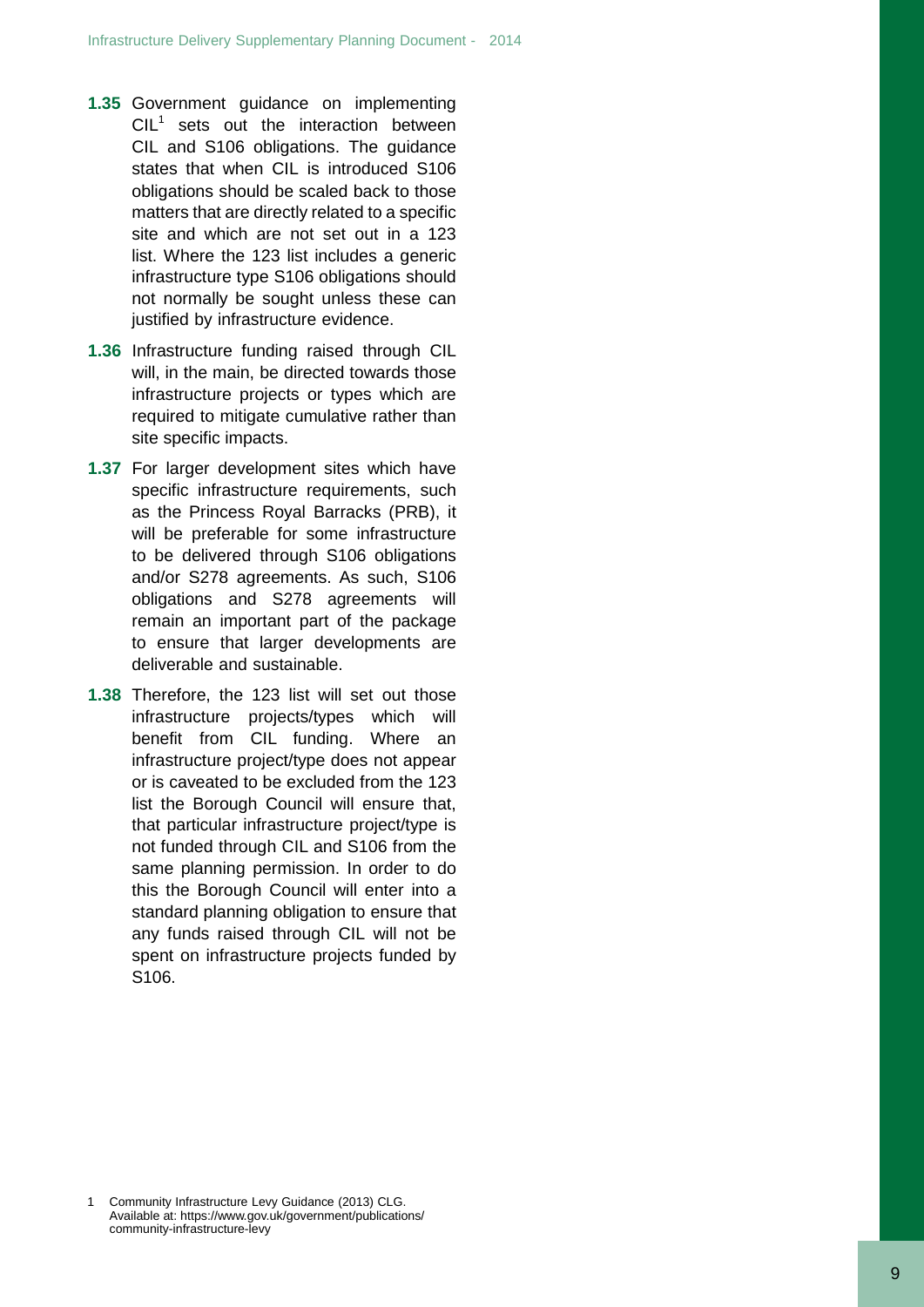## **2 Infrastructure Delivery**

**2.1** This section sets out the Council's approach to help establish an infrastructure delivery framework for Surrey Heath as well as confirming the role development will play in delivery. This SPD also sits alongside the Thames Basin Heaths Special Protection Area SPD which contains guidance on how development is expected to avoid impact to the Special Protection Area (SPA).

#### **Infrastructure Delivery Framework**

- **2.2** In establishing an infrastructure delivery framework it is important, in conjunction with identifying the cost of infrastructure, to also identify the roles and responsibilities of the various providers.
- **2.3** Surrey Heath Borough Council is currently responsible for providing some essential infrastructure such as open space and avoidance measures for the Thames Basin Heaths SPA. The Borough Council does not however have delivery responsibilities for infrastructure such as health, education, transport and utilities. A key part of infrastructure planning is for the Council, therefore, to engage with those bodies responsible for delivering the infrastructure for which the Council has no duties or responsibilities. This is to ensure that their plans and programmes recognise the level of development set out in the Core Strategy and any other Local Plan document. This approach is outlined in policy CP12 of the Core Strategy. Early identification and alignment of priorities will mean the infrastructure planning process will be flexible to changes over the plan period.
- **2.4** Surrey Heath's Infrastructure Delivery Plan (IDP) supports this SPD by setting out the Borough's infrastructure needs, costs, funding issues and delivery responsibilities. The IDP will be used by the Council as an evidence base to help direct finance collected through CIL and planning obligations towards delivery of the critical infrastructure required to support growth. The IDP will be reviewed on an annual basis to incorporate

changing infrastructure priorities established through continued engagement with all infrastructure providers.

### **Types of Infrastructure**

- **2.5** For the purposes of this SPD infrastructure has been grouped into one of two elements:
	- 1. Site Related Infrastructure;
	- 2. Off-site Infrastructure.

#### **Site Related Infrastructure**

- the grant of planning permission. These **2.6** Site related infrastructure is defined as land/development, works or facilities, usually carried out and/or funded by the Developer, which are required to mitigate the impact of their development and enable elements are usually provided either on-site or within the immediate vicinity. The scope of requirements will vary depending on the type, scale and location of development and can include, but are not limited to:
	- Affordable housing provision;
	- Suitable access to the site and road/ transport network;
	- **•** Pedestrian and cycle facilities within the development;
	- Travel plans to promote sustainable transport initiatives;
	- Provision of land or works for new schools to be provided as part of the development;
	- Local open space and/or equipped play space linked to a specific development
	- Suitable Alternative Natural Greenspace (SANG) to avoid impacts to the Thames Basin Heaths SPA;
	- Indoor sports facilities;
	- Specific public realm enhancements and environmental Improvements e.g. a public art scheme linked to a specific development;
	- Sustainable Urban Drainage Systems (SUDS);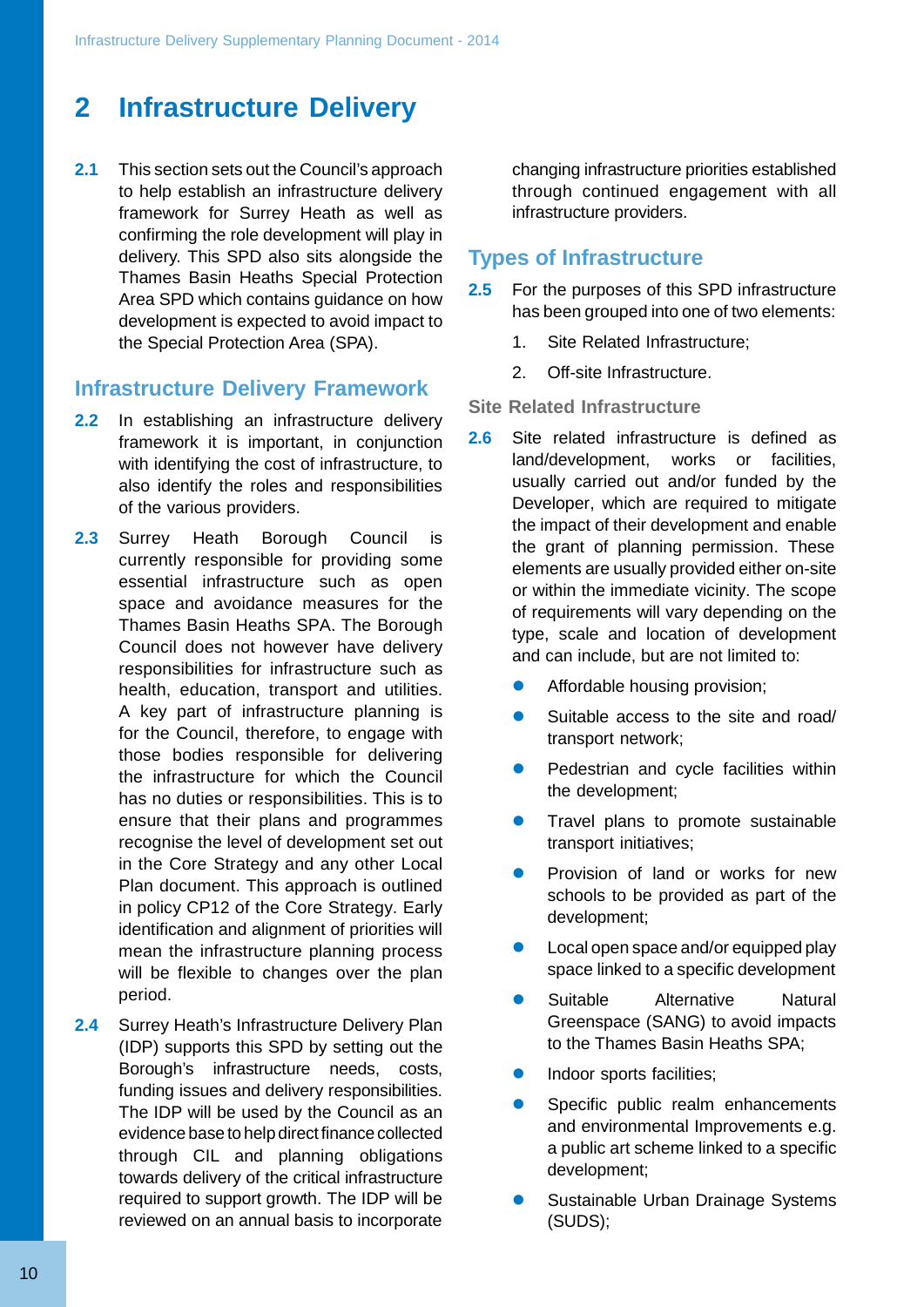- Community facilities e.g. Surgeries, libraries, public halls linked to a specific development, museums etc.
- Waste & recycling
- 2.7 Those site-related requirements which cannot be provided as part of the design of schemes but are necessary to enable the grant of planning permission will be secured through a Planning Obligation requiring the developer to enter into a Section 106 legal undertaking or agreement to provide the relevant infrastructure item unless it will be secured through CIL.
- **2.8** Where the Council requires site-related infrastructure to be made through Section 106 provisions, such planning obligations will need to conform to CIL Regulation 122.
- **2.9** CIL Regulation 122 requires planning obligations to be:
	- i. necessary to make the proposed development acceptable in planning terms;
	- ii. directly related to the development; and
	- iii. fairly and reasonably related in scale and kind to the development.
- **2.10** Regulation 122, which came into force on 6 April 2010, makes it unlawful for a planning obligation to be taken into account in determining a planning application if it does not meet these three tests.

#### Developer Contributions and Affordable **Housing**

- **2.11** As a general approach, affordable housing is not required to make planning obligations in the same way that market housing is. Accordingly, the CIL Regulations exempt affordable housing from being liable to pay CIL.
- **2.12** However, at the same time European Legislation and its associated UK Regulations require that all net residential development (including both market and affordable housing) has to avoid its impact on European and internationally protected sites.

#### **Off-site Infrastructure**

- **2.13** Off-site infrastructure is defined as land/ development,worksorfacilitiesnecessitated by the combined and cumulative impact of a number of developments, which cannot be provided as part of individual schemes. In Surrey Heath, these projects are required to deliver the objectives of the Core Strategy and help accommodate the expected growth up to 2028 and are identified in the supporting IDP.
- **2.14** Off-site infrastructure will often have a cost which far exceeds the abilities of new development to meet in its entirety. Therefore, the Borough Council will continue to engage with providers to discuss and secure funding arrangements to ensure that the identified infrastructure can be delivered in line with planned growth over the plan period. However, development should be expected to make a contribution towards mitigating/avoiding its cumulative impact. CIL has been introduced specifically for this purpose and therefore payment of the Borough's CIL where applicable will be the principal mechanism for development to make its contribution towards delivering off-site infrastructure.

## **The Delivery Framework – A Co-ordinated approach**

#### **The Council's role**

- **2.15** To deliver the projects in the IDP in line with growth, the Council will need to continue to work with infrastructure providers and seek to secure funding packages where opportunities arise, as outlined in policy CP12 of the Core Strategy.
- **2.16** Whilst the Council will endeavour to secure as much funding as possible from capital and other sources as it becomes available and deliver required infrastructure in the most cost efficient manner possible, the Council will implement its planning policies and adopt a CIL to ensure development mitigates and/or avoids its cumulative impact oninfrastructure demands in the Borough.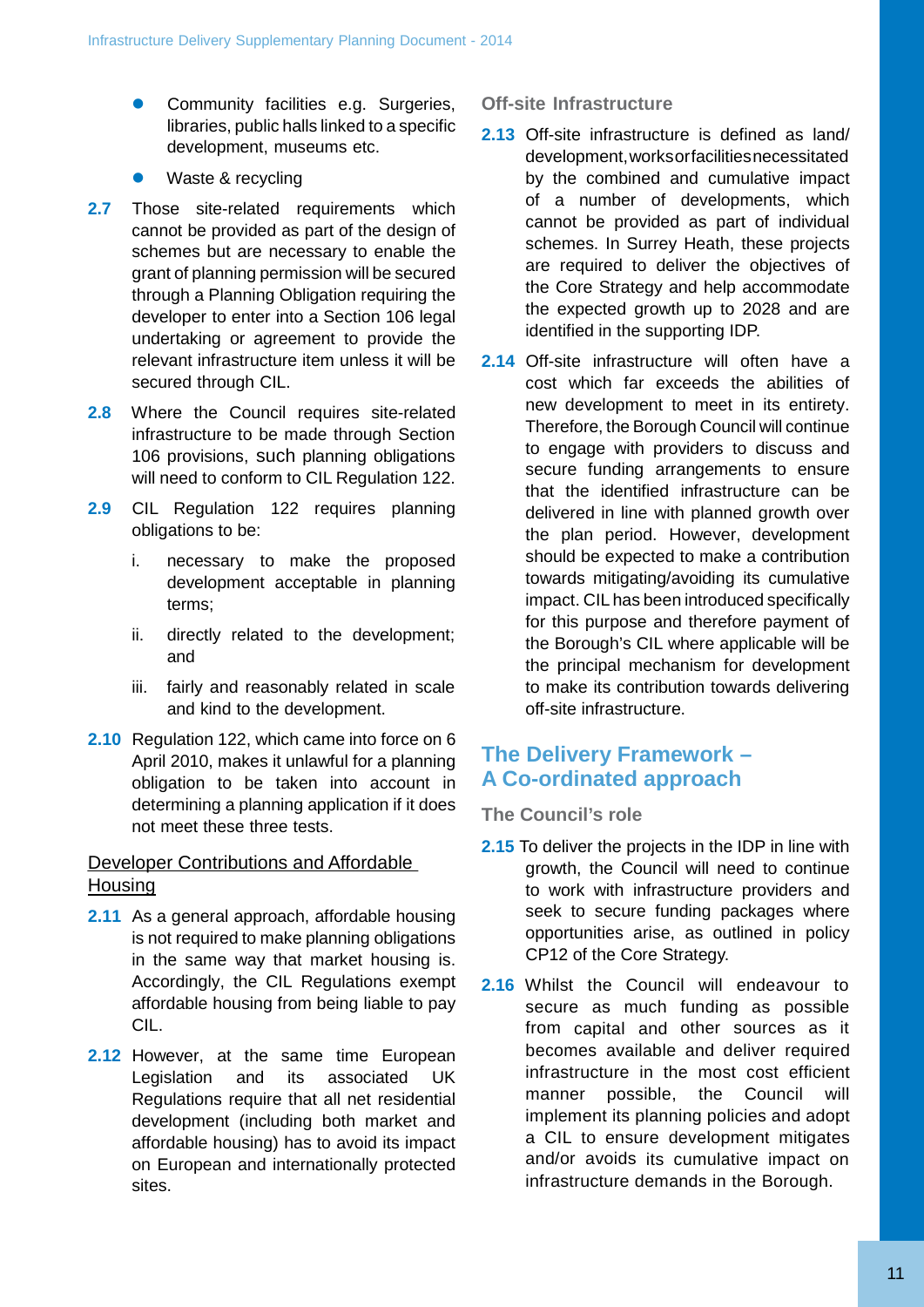#### **Development's role**

- **2.17** The principle for development to make a proportional contribution to the Borough's infrastructure needs is set out in Policy CP12 of the Core Strategy. This will be secured by development paying CIL in accordance with the Council's CIL Charging Schedule and where necessary, site-related infrastructure items not included on a 123 list through S106 planning obligations.
- **2.18** The Borough Council will ensure that infrastructure identified on the 123 list will not be required to enter into any further S106 planning obligations although there may be some infrastructure on the 123 list which has already attracted funding through S106 obligations and CIL is acting as a 'top up' to deliver the scheme.
- **2.19** In line with the CIL Regulations, the Council's CIL Charging Schedule will be developed striking a balance between infrastructure needs and the demands on the viability of development. Should new infrastructure projects/types be placed onto the 123 list, the Borough Council will undertake consultation in line with the CIL Regulations. the Borough's

#### **Establishing an Infrastructure Hierarchy**

- **2.20** To provide a system of governance and alignment of funding it is necessary to have a structure in place which identifies the Borough Council's priorities for infrastructure delivery. This will ensure that the Council can direct and pool secured contributions to deliver the infrastructure required to facilitate growth. The infrastructure priorities for the Borough comprise the following categories:
- **1) Infrastructure Required by European Legislation**
- **2.21** This is infrastructure required by European Legislation to avoid the impact of development on Surrey Heath's European and Internationally designated sites of nature conservation importance which includes the Thames Basin Heaths SPA and the Thursley, Ash, Pirbright & Chobham Common Special Area of Conservation (SAC). Specific projects requiring funding

from CIL or S106 are set out in the IDP. A brief overview of the issues for the Borough's internationally protected areas is as follows:

- **Thames Basin Heaths SPA and Thursley, Ash Pirbright & Chobham Common Special Area of Conservation SAC -** Development can lead to adverse impacts on heathland areas through general recreation activities such as walking and dog walking. This impact needs to be avoided. Avoidance is in the form of alternative areas of land (Suitable Alternative Natural Greenspace (SANG)) provided for general recreation instead of the heathland. Avoidance is also in the form of Strategic Access Management and Monitoring (SAMM). A joint forum of Local Authorities affected by the Thames Basin Heaths SPA has been set up, together with other interested groups such as Natural England, the economic **Mildlife Trusts and major landowners** to develop a joint agreed approach to avoidance measures, in particular the methodology and standards for SANG. Development in Surrey Heath cannot be granted planning permission unless the Council is satisfied that its impact on the protected heathlands can be avoided through the delivery of SANG and a financial contribution toward SAMM. In the majority of cases SANG is provided by development making a financial contribution for the provision and management of SANG, however, in the case of large scale development an avoidance package including the delivery of SANG on site and SAMM may be appropriate. More details on this are set out in the Thames Basin Heaths SPA Supplementary Planning Document (SPD).
	- **2.22** Therefore, to ensure that development can proceed, the Borough Council will need to ensure that the appropriate proportion of CIL will be directed towards delivering the avoidance projects identified in the IDP as a priority. Delivering SANG on or near site through CIL may not secure a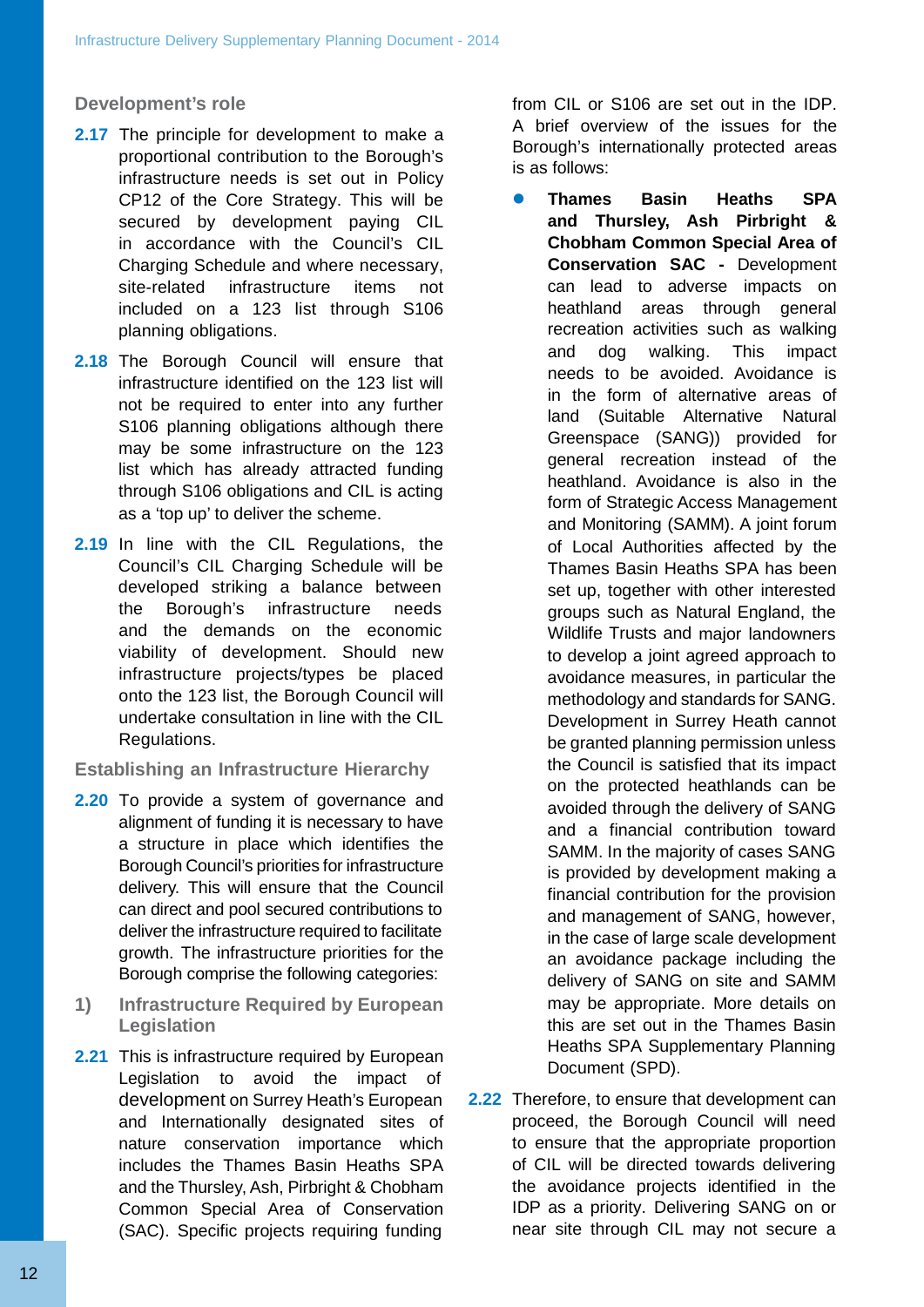SANG solution which remains bespoke to that development. Therefore development which must provide its own on or near site SANG solution will continue to secure SANG through S106 obligations.

- **Local Infrastructure 2.27 2)**
- network, education, community facilities, open spaces, indoor sports and so forth. **2.23** infrastructure necessary to meet local needs. This could include infrastructure
- **2.24** The Borough Council will ensure that governance arrangements are in place **2.28** so that any transfer of CIL funds or efficient and spent on identified projects in a timely manner.
- **2.25** Amendments to the CIL Regulations<sup>2</sup> ensure that 15% of CIL funds received are transferred to a Parish Council where development has occurred in that area. This is capped at £100 per existing Council Tax property per year. Where a Neighbourhood Plan is in place the percentage rises to 25% and is uncapped. It will be for Parish Councils to determine how they prioritise any CIL funds transferred to them. The Borough Council will work with the Parishes to explore ways in which transferred funds can be maximised and used as efficiently as possible, for example pooling of Parish & Borough funds to finance joint infrastructure schemes.
- **2.26** The Government's CIL guidance (footnote 1) sets out that in unparished areas, the Borough Council is to engage with local communities in terms of how best to spend the neighbourhood element of CIL. The percentage of CIL for the neighbourhood element is the same as for parished areas, 15% and capped or 25% and uncapped if there is a Neighbourhood Plan in place.

However, it is the Borough Council which retains and spends the funds on behalf of the communities.

- **Strategic Infrastructure 3)**
- in partnership with other are typically cross boundary in nature. infrastructure providers and organisations Such infrastructure includes the strategic the Borough Council will identify the highway network (SRN) such as the M3, strategic flood or other projects which span local authority boundaries or arise due to and enhancements to the local road a need to mitigate the cumulative impact 2.27 Strategic infrastructure can include projects which go beyond local areas and arising from development in more than one area of the local authority or more than one local authority area.
- contributions from S106 obligations to other than avoidance measures for the SPA. infrastructure providers are transparent, However, strategic infrastructure projects may arise over the lifetime of the SPD and this should be acknowledged. The Borough Council along with Hart District, Rushmoor Borough, Surrey and Hampshire County Councils and the Highways Agency have carried out a study of the M3 to consider the cumulative impact of development on the operation of Junctions 2-4A . Whilst capacity issues were highlighted these were not seen as a bar to development, although future exploration of potential mitigation measures are required which may realise future infrastructure projects. 2.28 At this time, no specific strategic projects have been identified within the IDP other
	- **2.29** However, due to the constrained capital and public funding environment the ability of the Borough Council to deliver strategic infrastructure projects over the Local Plan period is likely to be affected especially in the short term (5 years from adoption). As such, working with partners, the Borough Council will need to ensure that funding opportunities are secured as they emerge to deliver strategic projects such as Capital Grant Funding, LEP funding, contributions from S106 obligations where appropriate as well as CIL.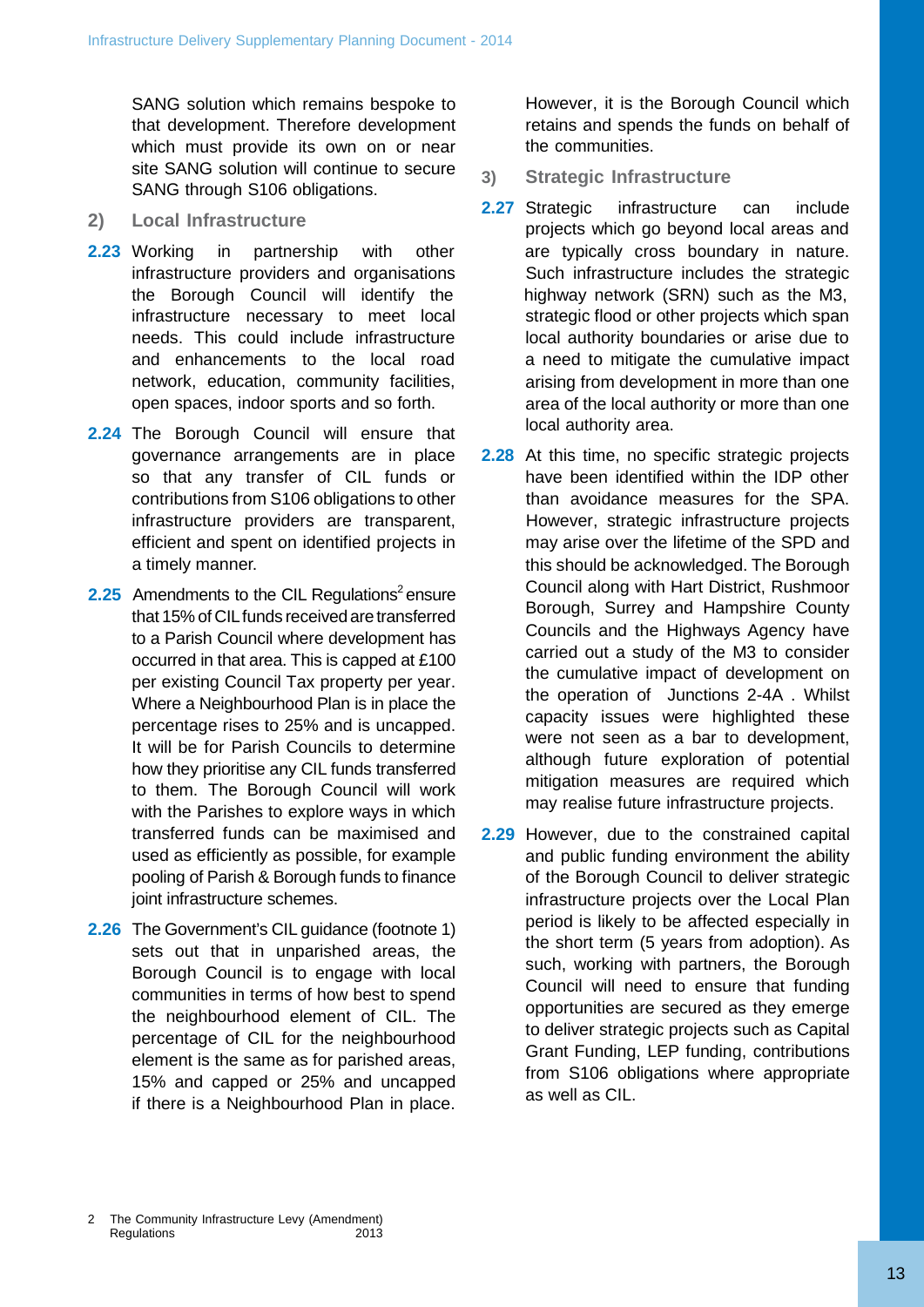#### **INFRASTRUCTURE HIERARCHY**

*In support of Policy CP12 of the Core Strategy and Development Management Policies DPD, the Borough Council will coordinate and prioritise the allocation of funding and resources secured from development and other sources to delivering Surrey Heath's infrastructure needs as set out in the supporting Infrastructure Delivery Plan (IDP); Contributions received (in finance, payment in kind and/or in physical form) from development will be directed towards the delivery of infrastructure projects in line with the following infrastructure hierarchy:*

- *(i) Infrastructure & Avoidance Measures Required by European Legislation*
- *(ii) Local Infrastructure*
- *(iii) Strategic Infrastructure*

*The specific infrastructure projects to be delivered through the hierarchy are identified in Surrey Heath's IDP.*

*This approach is to be read in conjunction with the Core Strategy and other Local Plan Documents.*

*Section 106 obligations will be used to secure affordable housing and other site-related infrastructure to enable the grant of planning permission unless site related infrastructure has been identified on the CIL 123 list.*

- **2.30** The approach provides an element of certainty in respect of avoiding the impact of development on Surrey Heath's European and Internationally designated sites of nature conservation importance as contributions will be prioritised towards avoidance Measures.
- **2.31** Strategicinfrastructure projects have a greater potential to secure funding opportunities from alternative sources than local infrastructure projects. Local infrastructure projects are required for the running of essential services and facilities that residents of Surrey Heath rely on, on a day to day basis. It is considered that infrastructure funds should be directed to local infrastructure projects after funding for avoidance measures has been allocated. This is to ensure that local infrastructure capacity remains sufficient to meet demand and that peoples day to day needs are met. Accordingly, the Borough Council will prioritise CILandS106 expenditure towards avoidance measures required by European legislation first, followed by Local Infrastructure and then Strategic Infrastructure.

## **Approach to S106 Planning Obligations**

- **2.32** The power of a local planning authority to enter into a planning obligation with anyone having an interest in the land to which a development relates is contained within Section 106 of the Town & Country Planning Act 1990 (as amended by Section 12 of the Planning & Compensation Act 1991). Obligations made under Section 106 (S106) can take the form of obligations or unilateral undertakings (where the Borough Council is not a party to the agreement).
- infrastructure or a financial contribution, **2.33** An obligation can only be created by a person with an interest in the land to which a planning application relates. An obligation may restrict development or use of land or can be in the form of a requirement to provide a specific item of providing it accords with the restrictions set out in the CIL Regulations.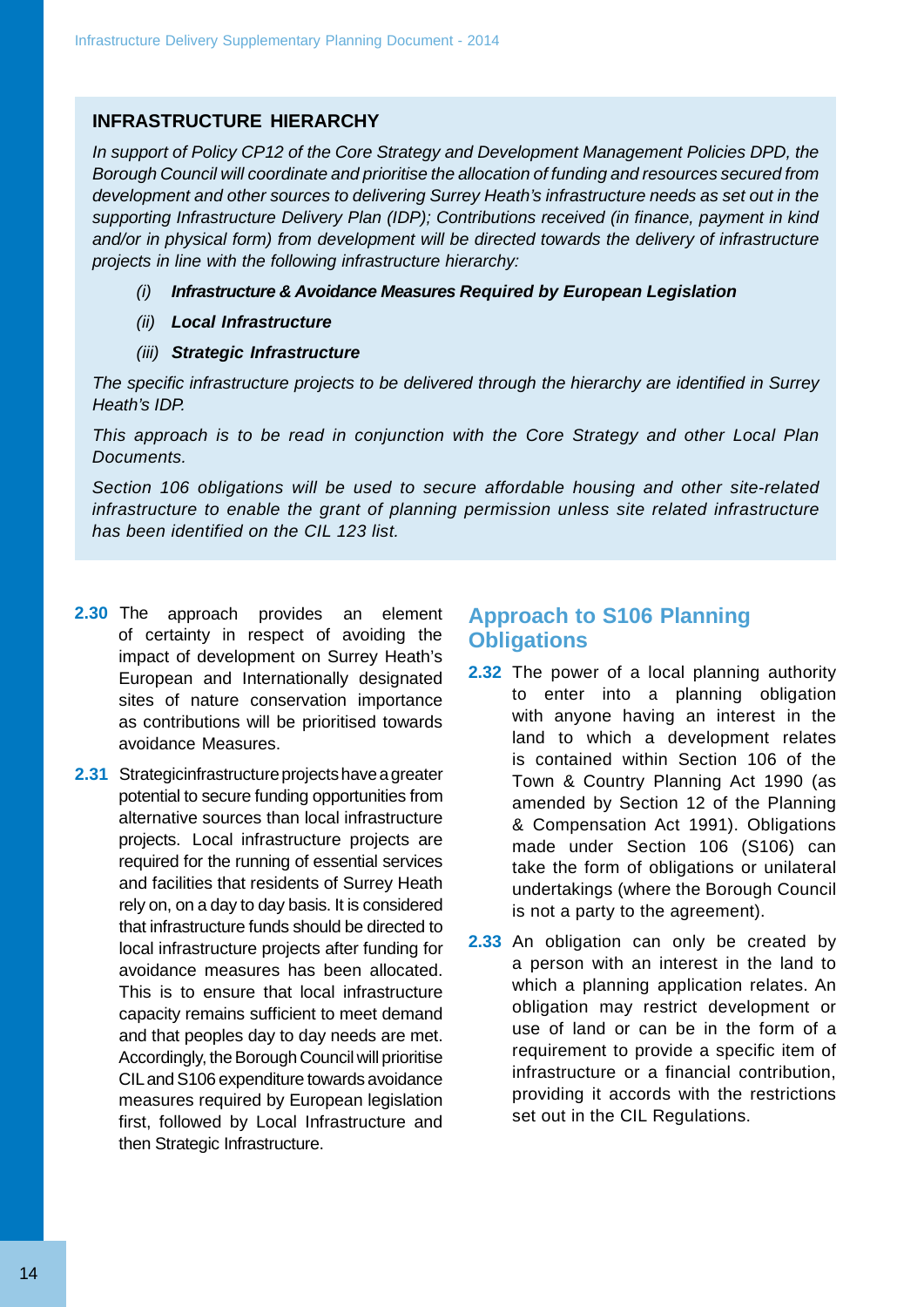- **2.34** The main features of a planning obligation are:
	- It applies to the land, so enforcement would be against the parties who entered into the agreement (or their successors in title). It can also be enforced by a legal injunction.
	- Where a party has defaulted on a requirement to carry out works, the local planning authority may also enter onto the land to enforce the terms of the obligation and to claim back its reasonable costs arising from this action.
	- It can contain a restriction on use of the land or a requirement for works to be undertaken, that can be for an indefinite period, a stated period or a period defined by reference to some future event.
	- Contributions may be assessed as being due:
		- *(i)* Singly on a specified date, or one that can be derived from defined future events;
		- *(ii)* In instalments, the amounts of which can be stated and which are payable on specified dates or on dates based on future events;
		- *(iii)* Singly or in instalments;
		- *(iv)* Under the Local Land Charges Act 1975, it must be registered as a local land charge in the register kept by the local authority and open to public inspection;
		- *(v)* It can be varied with the agreement of the local planning authority
- **2.35** For those infrastructure projects or types not included or caveated to be excluded from the CIL Regulation 123 list the Borough Council will, in the majority of circumstances require infrastructure to be delivered through S106 obligations or where this relates to highway improvements S278 agreements. The Borough Council will ensure that such S106 obligations conform with the CIL

Regulations both in terms of ensuring obligations are reasonable and that no more than 5 obligations are pooled towards a single infrastructure project or type.

- **2.36** As stated previously S106 or S278 obligations will be used where site specific infrastructure is required, especially where sites will have to deliver their own on or near site SPA avoidance measures or highway improvements. However, for those smaller sites which cannot deliver their own avoidance, SANG will be delivered through the Community Infrastructure Levy. As such the Regulation 123 list will need to ensure that SPA avoidance measures can continue to come forward whether through small sites contributing through CIL or larger sites delivering their own solution through S106. As such, shared SANG will be identified on the 123 List. This ensures small sites can contribute toward shared SANG through CIL, whilst on or near site SANG can still be delivered through S106.
- as the Strategic Access and Management Monitoring (SAMM) as part of the avoidance package for European Sites. **2.37** There may also be occasions where the Borough Council request contributions through S106 obligations to meet needs which are not considered infrastructure for the purposes of the Community Infrastructure Levy. Such obligations could be contributions towards Town Centre management and/or some types of environmental improvements as well
- **2.38** Where infrastructure is expected to be delivered through S106 obligations rather than the Community Infrastructure Levy the Borough Council will take a negotiated approach towards any contributions required. The starting point for negotiations will be taken from the adopted policies in any Local Plan Document and from guidance set out in any other Supplementary Planning Document or Planning Brief as well as Surrey County Council acting as the Highways Authority for the purposes of S278 agreements. In negotiating S106 obligations or S278 agreements the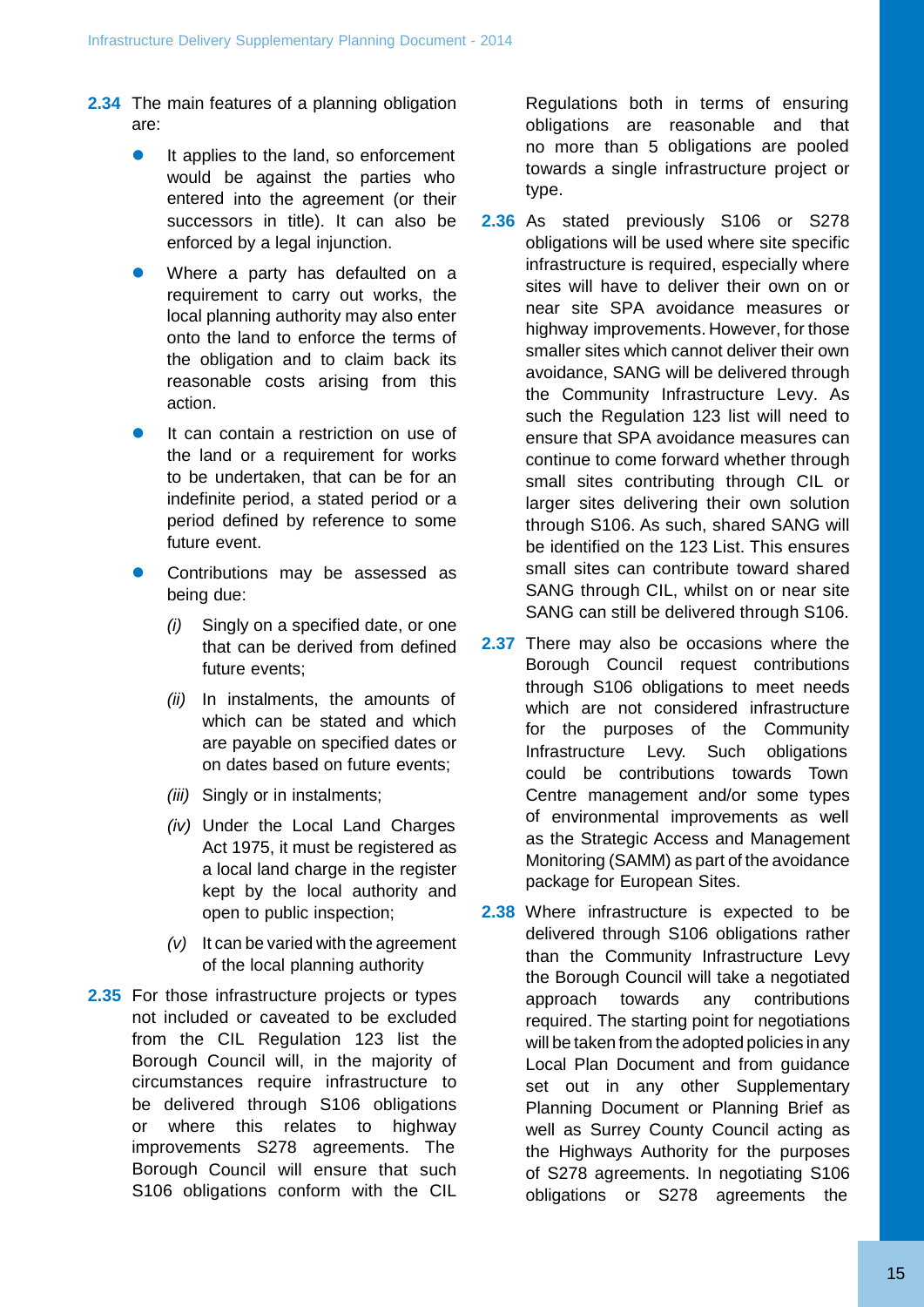Borough Council will prioritise obligations/ agreements in line with the infrastructure hierarchy set out within this SPD.

- **2.39** The Borough Council has undertaken viability work as part of its evidence to support the Community Infrastructure Levy. Therefore the infrastructure costs for those sites which will need to provide on-site infrastructure has been taken into account, including the provision of affordable housing to the requirements set out in Policy CP5 of the Core Strategy.
- **2.40** As a starting point for negotiating S106 obligations, the Borough Council will consider a scheme to be viable. If applicants consider that S106 obligations would render their proposals unviable, appropriate evidence must be submitted to demonstrate this. If it can be demonstrated through appropriate evidence that S106 obligations or S278 agreements will render a scheme unviable, the Borough Council will negotiate obligations which are achievable. Such S106 obligations or S278 agreements will be prioritised in line with the infrastructure hierarchy set out in this SPD.
- **2.41** Prior to the submission of a planning application for a major development, the applicant is recommended to contact the Council, with a view to seeking preapplication advice. The applicant will be expected to have familiarised themselves with the details of this SPD. Pre-application discussions should aim to provide an early opportunity to obtain the local planning authority's view of proposals and also to clarify the likely content of a Planning Obligation.
- **2.42** The Borough Council's Legal Department will prepare draft legal agreements and send to the applicant for completion on return. If the legal agreement is not received in a final form before a decision on the application is made there is a presumption that the application may have to be refused.

#### Model Unilateral Undertaking Agreement

**2.43** A draft model undertaking/agreement template is available on the Council's website for information purposes only.

#### Application Processed

**2.44** The Council will aim to process, within the nationally set target time for determining planning applications, any valid application that includes a draft S106 agreement or unilateral undertaking.

#### Officer Report

- **2.45** This SPD is front loaded to achieve the necessary early commitment to Planning Obligations that may be necessary to make a proposal acceptable in planning terms. Provided advice in this SPD is followed, and necessary work is undertaken on the requirements of the Planning Obligation at an early stage, determination should be relatively quick. In view of this the Council will operate a practice of using dual recommendations where Planning Obligations are involved, and if the applicant has not completed the necessary work on the Obligation, the Council will refuse the application.
- **2.46** Model Wording for Committee Report Dual Recommendations:

#### **Recommendation A**

Subject to the applicant first entering into an appropriate legal agreement (at no cost to the Council) for/to secure............ , by no later than (date - 8 or 13 week target), permission be granted subject to the following conditions;

#### **Recommendation B**

In the event that the requirements of recommendation A are not met by (date - 8 or 13 week target), the Head of Regulatory be authorised to refuse planning permission on the following grounds:

1. In the absence of a completed legal agreement under section 106 of the Town and Country Planning Act, 1990 (as amended), the applicant has failed to comply with Policies ...... of the................. Local Plan in relation to .............issues."

#### Register as a Local Land Charge

2.47 Once completed the legal agreement is entered in the Local Land Charges Register that is available for inspection by the public.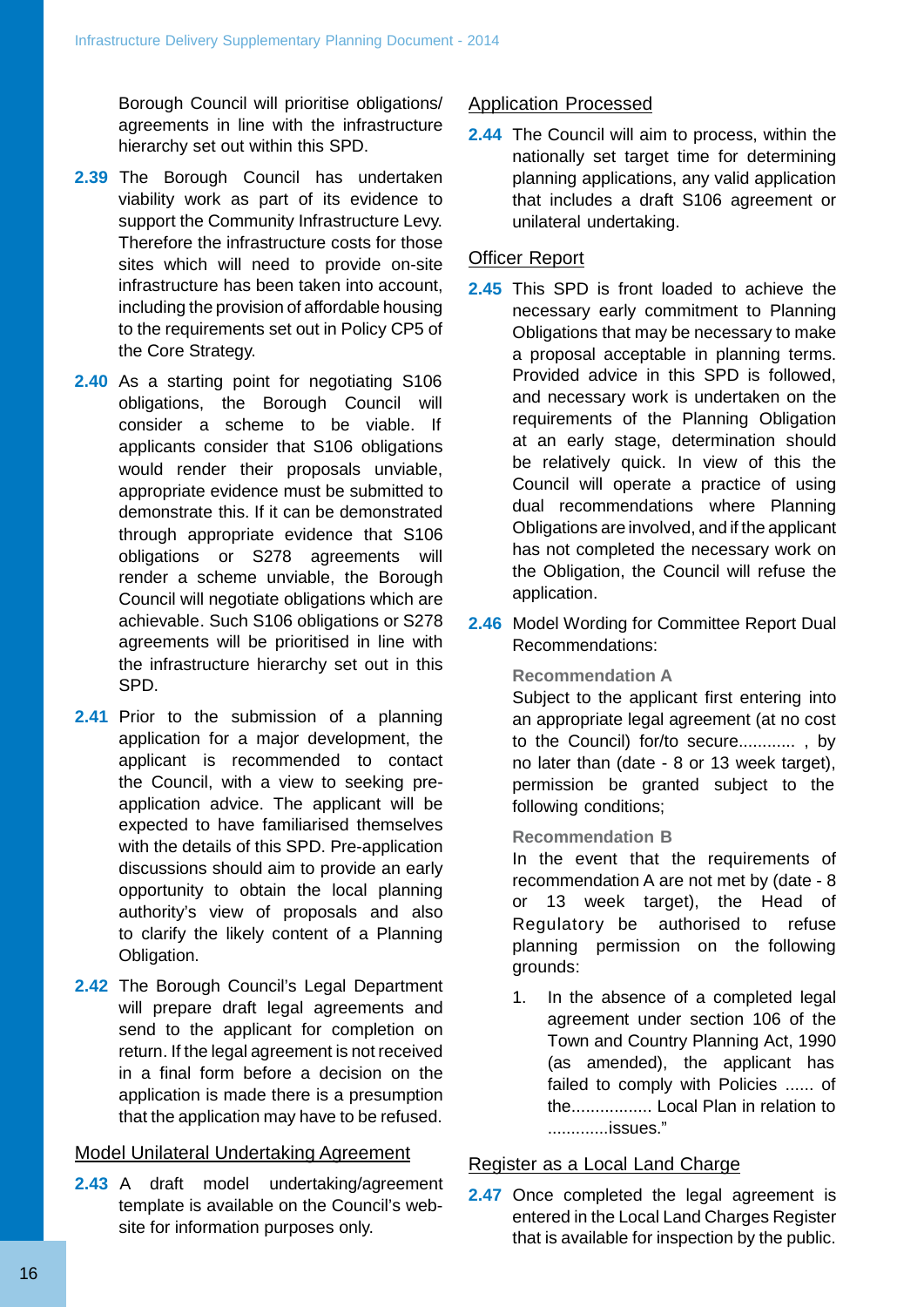Implementation, Legal Fees and Monitoring of Planning Obligations

- **2.48** A fee to pay the Council's legal costs for processing the agreement will be required. The Legal Services fee in preparing the legal agreement will need to be made at the time the unilateral undertaking/agreement is returned to the Local Planning Authority.
- **2.49** Please note that the provision of a completed unilateral undertaking does not mean that an application is necessarily acceptable. It will still need to be assessed in relation to all other material planning considerations. If following consideration of a planning application the scheme is refused any sums paid to the Local Authority, excluding legal fees, will be returned following the expiry of the time limit for lodging an appeal or sooner if requested.
- **2.50** Once development is commenced it is important that the undertakings given are complied with and that any contributions are provided on time (unless already paid on submission of the unilateral undertaking or as otherwise required by the Council or other benefiting stakeholder). The developer will be expected to inform the local planning authority when any development is about to commence or if the development is also liable for CIL on receiving a CIL commencement notice. This will trigger the necessary steps to be undertaken to comply with the terms of the agreement, or will be the reference point for any future milestones in the process.
- **2.51** Surrey Heath will monitor and follow up obligations as they fall due. Failure to comply may result in warning letters being sent and ultimately injunctive action to halt development on site until the undertakings have been met.
- **2.52** Variation and discharge of undertakings will only be considered formally, whether by a deed of agreement or an application following the necessary publicity. If specific obligations are time limited and cannot be met within the prescribed period then arrangements will be made for any unspent financial contributions to be returned where appropriate.
- **2.53** Annual reports will be produced to highlight the various benefits resulting from undertakings implemented throughout the year and to show how such improvements have contributed, or are yet to contribute, to the infrastructure and essential public services of the area. This is likely to form part of the AMR or CIL monitoring report.
- **2.54** A monitoring charge of 5% will be added to the total contributions calculated for each S106 document (whether S106 agreement or unilateral undertaking). This would be available to fund officer time to ensure that money is collected and allocated to and spent by the appropriate beneficiaries, as well as the collating and publishing of the periodic reports highlighted in 2.53 above.
- **2.55** To maintain the value of any contribution sought, any payment may be subject to an increase to reflect changes in indexation during the period when planning permission was granted to when payment of the contribution is made.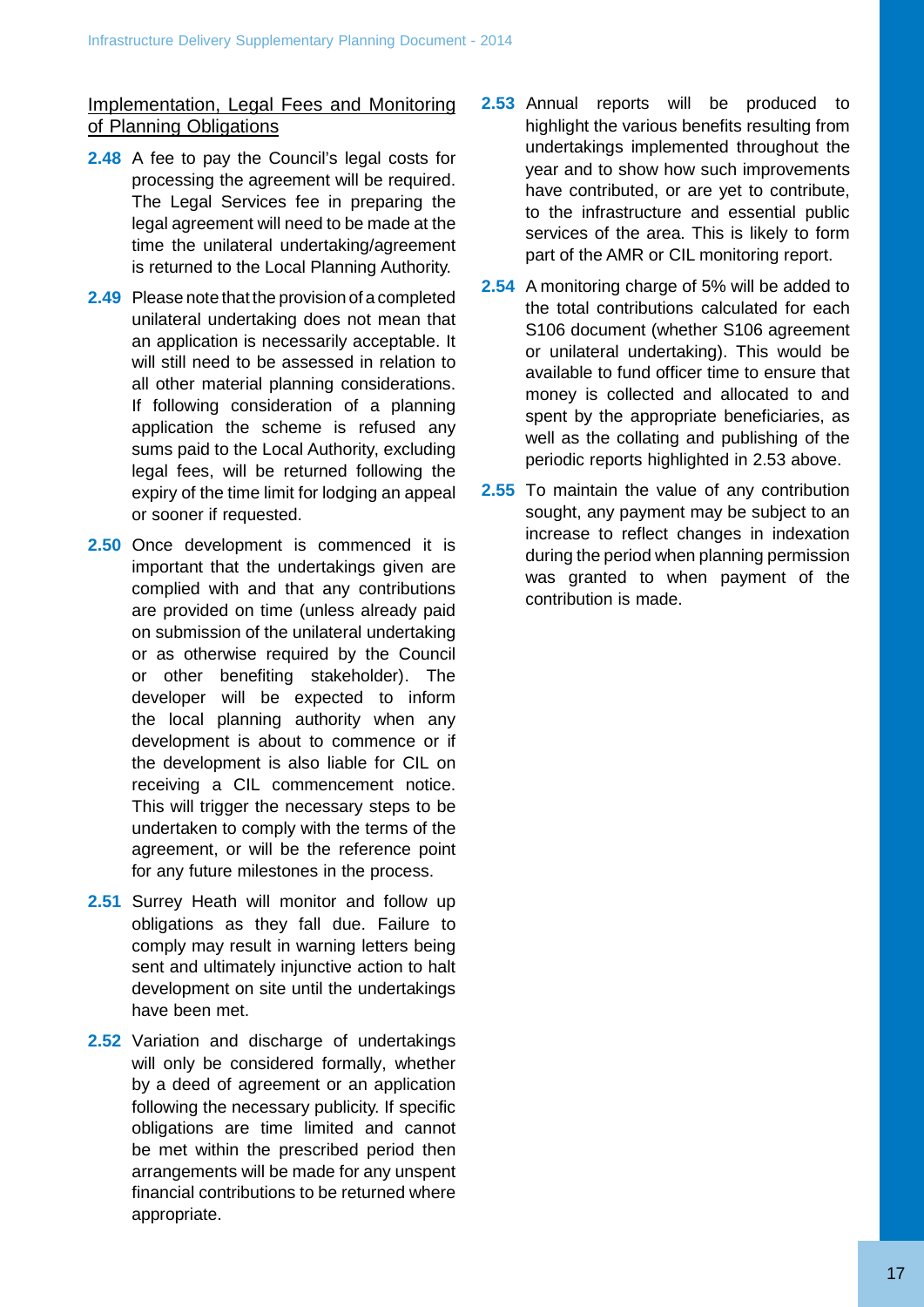## **3 Glossary of Terms**

#### **Camberley Town Centre Area Action Plan (AAP)**

One of the documents which will form part of the Local Plan. Sets out the strategy for growth and the regeneration of Camberley Town Centre as well as guiding policies for development within Camberley Town Centre.

#### **Community Infrastructure Levy (CIL)**

A new way for development to make a financial contribution toward the costs of delivering additional infrastructure.

#### **Core Employment Area**

Land designated for employment uses in the Borough.

#### **Core Strategy & Development Management Policies Development Plan Document (DPD)**

One of the documents forming part of the Local Plan. Sets out the long-term vision for the future of the area, the spatial objectives and strategic policies to deliver that vision.

#### **Development Viability**

Whether a site is profitable taking into account expected revenue from sales or rent and all costs associated with the development such as land costs, build costs etc.

#### **Infrastructure Delivery Plan (IDP)**

Document produced by the Borough Council which contains details of identified infrastructure projects including details of when projects are expected to be delivered, by whom and the costs involved.

#### **Local Enterprise Partnership (LEP)**

Partnerships between local authorities and business to help determine local economic priorities and achieve economic growth and job creation. Surrey Heath is a partner within theEnterprise M3 LEP.

#### **Local Plan**

A Plan for the future development and growth of an area produced by the Borough Council.ALocal Plan also contains policies which guide decision

making for individual planning applications and can also allocate sites for development. The Surrey Heath Local Plan will consist of The Core Strategy & Development Management Policies DPD (already adopted), Site Allocations Document, Camberley Town Centre AAP as well as any Neighbourhood Plans.

#### **Neighbourhood Plan**

Planning document forming part of the Local Plan but which considers growth in a specified local area only. Neighbourhood Plans are prepared by Neighbourhood Forums and/or Parish & Town Councils.

#### **New Homes Bonus**

Funding from Central Government to local authorities based on the level of new housing development completed in their area.

#### **Regulation 123 List (123 List)**

List which can be published under Regulation 123 of the Community Infrastructure Levy Regulations. The 123 list is a list of all those infrastructure projects or types which may be funded in whole or in part by the Levy.

#### **S106 Planning Obligations & Agreements**

Legal agreements between a planning authority and a developer, or undertakings offered unilaterally by a developer, that ensure that certain extra works related to a development are undertaken. For example, the provision of highways. Sometimes called 'Section 106 agreements'.

#### **S278 Highways Agreement**

An agreement entered into under Section 278 of the Highways Act 1980 which can provide for improvements to the public highway either on or within the vicinity of a development site by the developer or the Highways Authority (Surrey County Council for the Surrey Heath Area).

#### **Site Allocations Document**

Document forming part of the Local Plan. Allocates specific parcels of land for specific types of development such as new housing or employment.